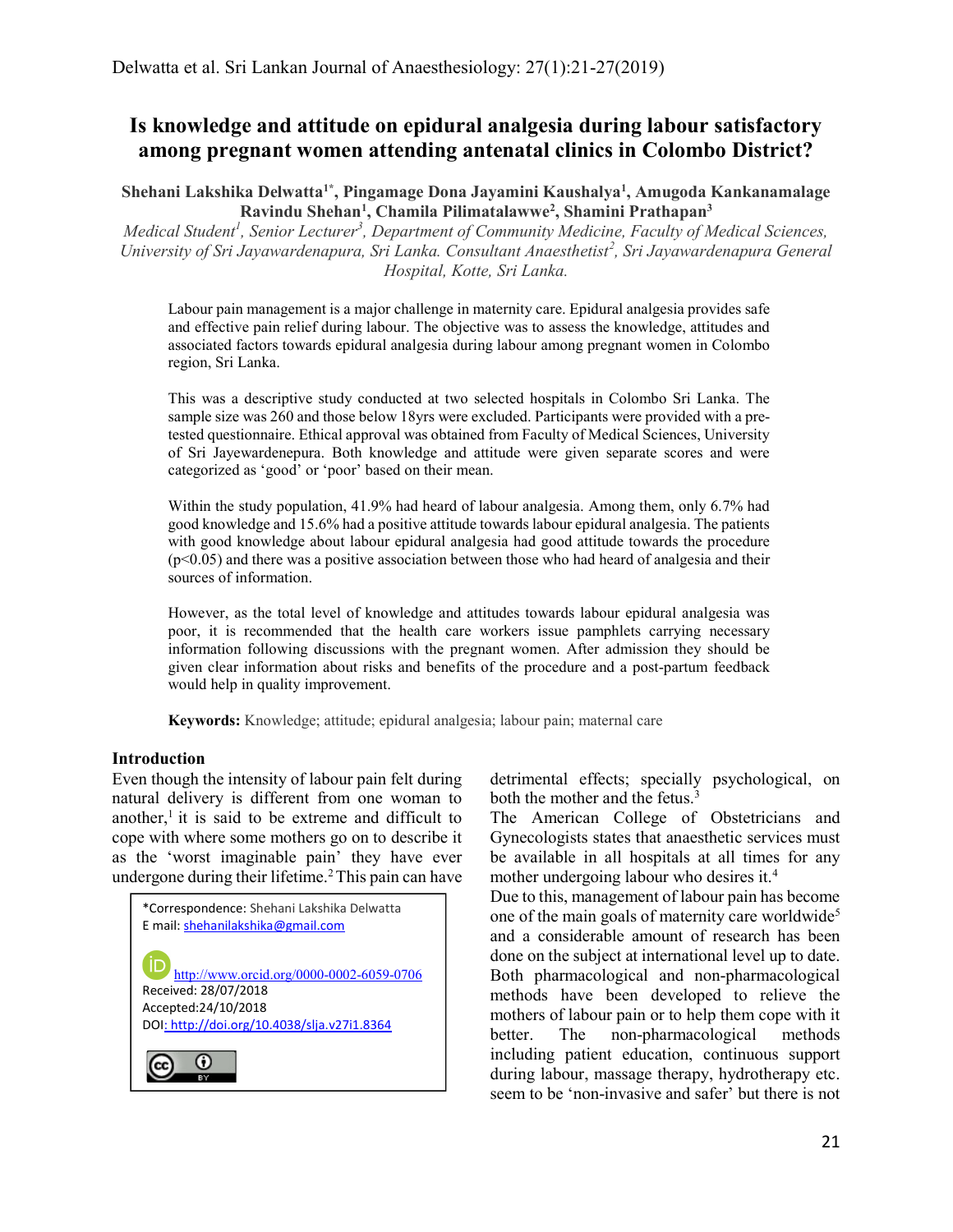much research evidence available on their effectiveness.1, 6, 7

The pharmacological methods of labour pain relief include inhalational analgesics such as nitrous oxide and opioids in addition to the regional techniques such as epidural, spinal and combined spinal- epidural block.6,7 Of them the epidural is the most commonly used and recommended since it has been shown to be significantly better in pain management than the rest.<sup>8</sup> Epidural analgesia has also undergone further improvement to reduce the side effects over the recent years with the advancements in the field of medicine.<sup>9</sup> During epidural analgesia, mothers are not sedated and they will retain both the ability to walk during the first stage of labour and to push effectively during the second.<sup>6, 7</sup> Due to its hypotensive effect it prevents further increase in maternal blood pressure and helps in the management of pre-existing medical conditions such as preeclampsia.<sup>7, 9</sup>

While studies have shown that epidural analgesia during labour can give rise to several adverse reactions including increased duration of the second stage of labour, increased need for instrumental delivery, urine retention and maternal pyrexia etc., some of the research findings are ambiguous, mainly because the effects of epidural analgesia cannot be isolated during a delivery.<sup>1, 8, 10 -13</sup>

### Methodology

Upon obtaining ethical approval from the Ethics Review Committee of the Faculty of Medical Sciences, University of Sri Jayewardenepura (OTHER 3/17) and Castle Street Hospital for Women (Teaching) (ERC/180/01/2017), Colombo a cross-sectional descriptive study was conducted at the antenatal clinics of Castle Street Hospital for Women and De Soysa Hospital for Women between June-August 2017.

Mothers were requested to complete the selfadministered questionnaire after obtaining their informed consent. Gestational women who were below 18 years and those who refused to participate were excluded. The pre-tested questionnaires initially developed in English, were later translated to Sinhala and Tamil for the easy understanding of the participants.

The questionnaire consisted of three sections. The first section was on socio-demographics (age, residence, religion, education level, occupation, parity, previous count of normal deliveries, pain intensity and the complications during last delivery) while the second and third sections assessed their knowledge level and attitudes towards labour epidural analgesia respectively. On average, each survey took about 10-15 min. The questions were developed following a focused discussion by the authors. A pilot study was done on 10 pregnant mothers prior to conducting the research and no problems were encountered regarding the questionnaire. Each question expressed only one idea (i.e., no questions contained "and") and no questions were phrased in a negative form. Answer types included choosing from a menu of choices or yes/no/don't know. Mothers had the option of writing their own answers to some questions when their answer was not listed.

Total scores were calculated for both knowledge and attitudes sections separately. A score of one was awarded for each correct answer in the knowledge section with a total score of 60. The mean obtained was 12 and based on this value a score >=12 was considered as good knowledge and <12 was considered as poor knowledge. The attitude section carried a total score of 80 and was similarly categorized as good and poor attitude based on the mean (48).

At 5% significance level, assuming 50% on knowledge and attitudes, the sample size was calculated as 384. Assuming a 10% non-response rate, the final sample size was 400. However, since the actual non-response rate was much higher than anticipated (34.67%) the sample size used in the report is 260. The data obtained were analyzed using SPSS version 23. Associations were tested using Chi square, and the level of significance was set at  $\leq 0.05$ .

### Results

A total of 260 completed questionnaires were returned with a non-response rate of 34.67%. The mean age of women was 28.12 years and age ranged from 18 to 43 years. All were Sri Lankan and Sinhalese represented the majority (73.1%). The education level ranged from no formal education to the post graduate level. Women who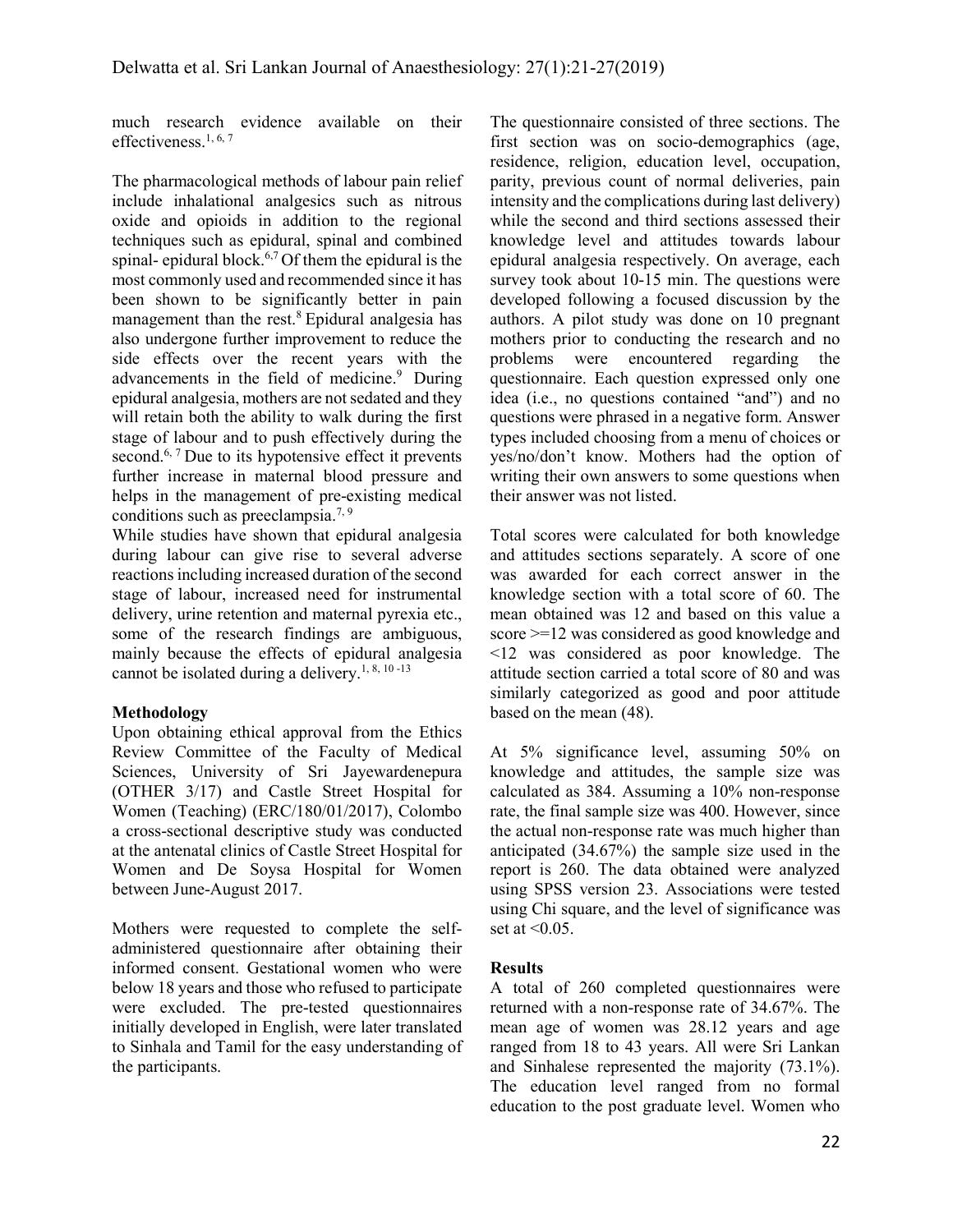have completed up to advanced level  $(48.5\%)$ represented the majority followed by education up to ordinary level (38.8%). Moreover, the majority of women were unemployed (70.8%), and the rest of them were employed either in medical field or in other professions. Furthermore, majority of respondents had a monthly income lower than 50,000 LKR (58.1%). (Table1)

|  |  |  | Table 1: Socio- demographic factors |  |  |
|--|--|--|-------------------------------------|--|--|
|--|--|--|-------------------------------------|--|--|

| Criteria         | Range                            | Frequency<br>$(n=260)$ | Percentage<br>(%) |
|------------------|----------------------------------|------------------------|-------------------|
|                  | 18-23                            | 53                     | 20.4              |
| Age (years)      | 24-29                            | 111                    | 42.7              |
|                  | $>=30$                           | 96                     | 36.9              |
|                  | Sinhala                          | 190                    | 73.1              |
| <b>Ethnicity</b> | Tamil                            | 34                     | 13.1              |
|                  | Muslim                           | 35                     | 13.5              |
|                  | Burgher                          | 1                      | $\mathcal{A}$     |
|                  | <b>Buddhist</b>                  | 161                    | 61.9              |
|                  | Catholic                         | 38                     | 14.6              |
| Religion         | Hindu                            | 24                     | 9.2               |
|                  | Islamic                          | 35                     | 13.5              |
|                  | Other                            | $\mathfrak{p}$         | .8                |
|                  | No formal education              | 8                      | 3.1               |
| <b>Education</b> | Up to ordinary level             | 101                    | 38.8              |
|                  | Up to advanced levels            | 126                    | 48.5              |
|                  | Post graduate                    | 25                     | 9.6               |
|                  | Unemployed/Housewife             | 184                    | 70.8              |
| Occupation       | Employed in the medical<br>field | 3                      | 1.2               |
|                  | Employed in other fields         | 73                     | 28.1              |
| <b>Monthly</b>   | < 50.000                         | 151                    | 58.1              |
| Income           | 50,000-100,000                   | 63                     | 24.2              |
|                  | >100,000                         | 46                     | 17.7              |

Of the study population, 58.8% belonged to the 3rd trimester while 25% and 16.2% belonged to the 2nd and 3rd trimesters respectively. 58.5% of the pregnant women were planning to have a normal delivery. When considering the previous delivery count, 62.3% were primigravida, 23.5% secundigravida and 14.3% were multigravida. Of those who had undergone at least one previous normal delivery, 37.1% had reported a severe pain and 54.6% a moderate pain during labour but only 36.1% had been administered labour analgesia and of them only 8.6% had been given labour epidural analgesia. (Table 2)

# Table 2: Pregnancy related factors

| Criteria                     |                  | Frequency<br>$(n=260)$ | Percentage<br>(%) |
|------------------------------|------------------|------------------------|-------------------|
|                              | 1-3 months       | 42                     | 16.2              |
| <b>Gestational period</b>    | 4-6 months       | 65                     | 25.0              |
|                              | 7-9 months       | 153                    | 58.8              |
|                              | Cesarean         | 42                     | 16.2              |
| Expected type of<br>delivery | Normal           | 152                    | 58.5              |
|                              | Not sure         | 66                     | 25.4              |
|                              | None             | 162                    | 62.3              |
| Previous normal              | One              | 61                     | 23.5              |
| delivery count               | Two              | 29                     | 112               |
|                              | More than<br>two | 8                      | 3.1               |
|                              | No pain          | $\mathbf{1}$           | $\mathbf{1}$      |
| *Intensity of labor pain     | Mild pain        | $\overline{7}$         | $\overline{7.2}$  |
| during previous<br>delivery  | Moderate<br>pain | 53                     | 54.6              |
|                              | Severe<br>pain   | 36                     | 37.1              |
| *Administration of pain      | Yes              | 35                     | 36.1              |
| relief during previous       | <b>No</b>        | 44                     | 45.4              |
| delivery                     | Don't know       | 18                     | 186               |
| **Administration of LEA      | Yes              | 6                      | 8.6               |
| during previous              | No               | 18                     | 51.4              |
| delivery                     | Don't know       | 14                     | 40                |

Only considering those who had undergone a previous normal delivery.

# \*\*Only considering those who had answered 'Yes' for the administration of pain relief during previous delivery.

From the study population, 41.9% (109 of mothers) had heard about epidural analgesia. 38.8% (101 of mothers) stated that they were not aware of this procedure. (Table 3)

On further analysis of those who were aware of the procedure (n=109), 25.7% (n=28) correctly stated the anatomical location (lower back) for administration of LEA and 17.4% were aware of administrative personnel of LEA in medical settings. 9.2% were aware of only one contraindication and 3.7% knew more than one contraindication regarding LEA. The remaining 87.2% did not know any contraindication. (Table 3)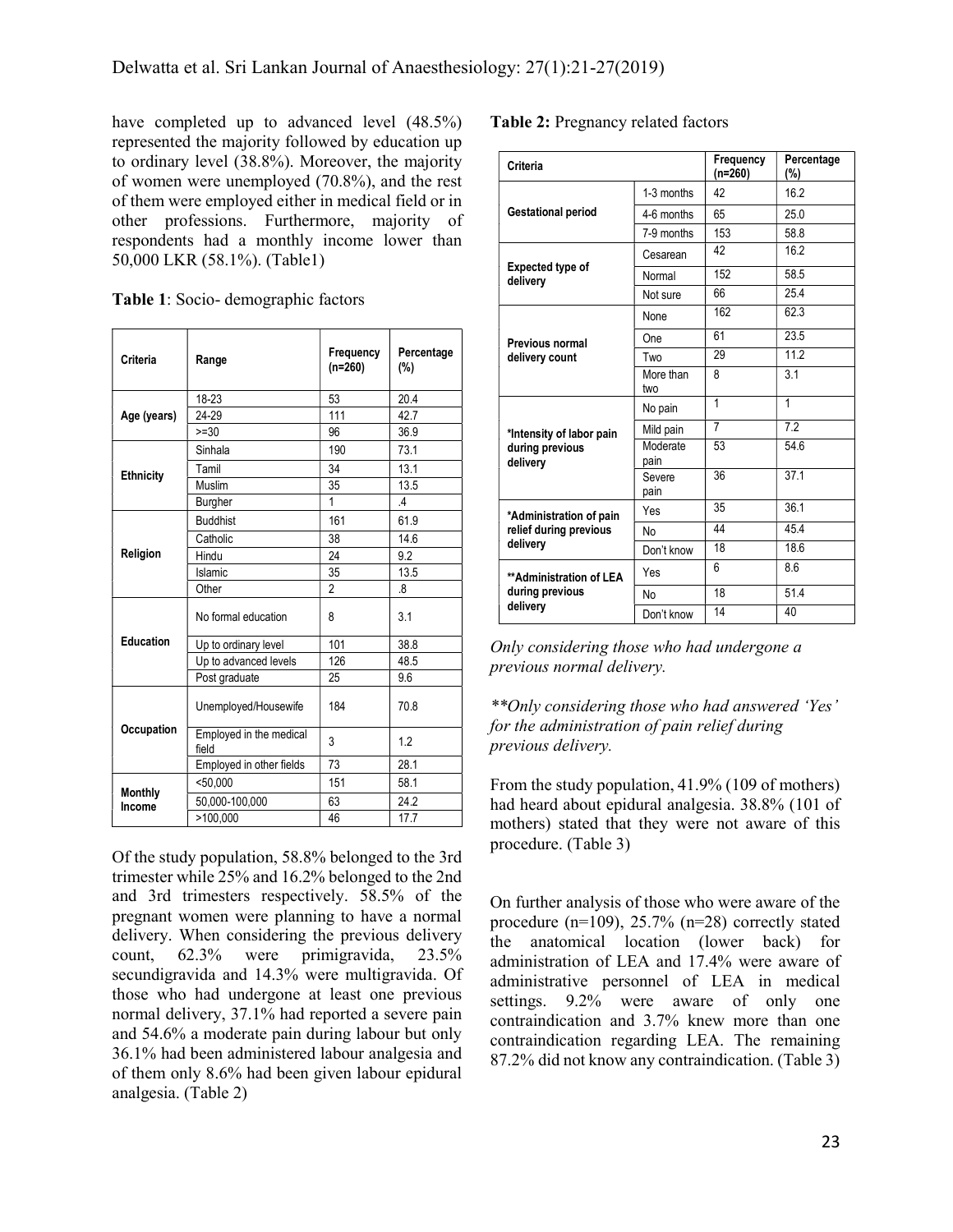| Criteria                                    |             | Freque<br>ncy<br>(n=260)                 | Percent<br>age (%) | Mean<br>value |                          |
|---------------------------------------------|-------------|------------------------------------------|--------------------|---------------|--------------------------|
| <b>Awareness</b>                            | Yes         |                                          | 109                | 41.9          |                          |
| on labor                                    | No          |                                          | 101                | 38.8          |                          |
| analgesics                                  | Not sure    |                                          | 50                 | 19.2          |                          |
| *Knowledge                                  | Knew        |                                          | 28                 | 25.7          |                          |
| on location<br>of LEA<br>administratio<br>n | Didn't know |                                          | 81                 | 74.3          |                          |
| *Awareness                                  | Knew        |                                          | 19                 | 17.4          |                          |
| on LEA<br>administerin<br>g personnel       | Didn't know |                                          | 90                 | 82.6          |                          |
| *Awareness                                  |             | 1<br>answ<br>er                          | 10                 | 9.2           |                          |
| on<br>contraindicat<br>ions for LEA         | Kne<br>W    | 2<br>answ<br>ers or<br>more              | 4                  | 3.7           | $0.83(\pm$<br>2.31)      |
|                                             | Didn't know |                                          | 95                 | 87.2          |                          |
| *Awareness                                  | Kne<br>W    | 1<br>answ<br>ers                         | 26                 | 23.9          |                          |
| on benefits<br>of LEA                       |             | 2<br>answ<br>ers or<br>more              | 8                  | 7.3           | $1.92(\pm$<br>3.1)       |
|                                             | Didn't know |                                          | 75                 | 68.8          |                          |
| *Awareness                                  |             | 1<br>answ<br>ers                         | 15                 | 13.8          | 1.24( $\pm$<br>2.73)     |
| on<br>disadvantage<br>s of LEA              | Kne<br>W    | 2<br>answ<br>ers or<br>more              | 6                  | 5.5           |                          |
|                                             | Didn't know |                                          | 88                 | 80.7          |                          |
| *Awareness                                  |             | 1<br>answ<br>ers                         | 23                 | 21.1          |                          |
| on neonatal<br>benefits of<br>LEA           | Kne<br>W    | $\overline{2}$<br>answ<br>ers or<br>more | 1                  | 0.9           | 1.15 $(±$<br>2.22)       |
|                                             | Didn't know |                                          | 85                 | 78            |                          |
| *Total score                                | Good        |                                          | 10                 | 6.7           |                          |
| on                                          | Poor        |                                          | 99                 | 93.3          |                          |
| knowledge                                   | Not sure    |                                          | 50                 | 19.2          |                          |
|                                             | Didn't know |                                          | 81                 | 74.3          | $12.12(\pm 11)$ .<br>41) |
|                                             | Didn't know |                                          | 85                 | 78            |                          |
|                                             | Poor        |                                          | 99                 | 93.3          |                          |

| Table 3: Knowledge on labour epidural analgesia |  |  |
|-------------------------------------------------|--|--|
|                                                 |  |  |

\*Considering only those who answered 'Yes' for awareness on labour analgesics. (LEA- Labour Epidural Analgesia)

Considering the contraindications of LEA, 9.2% of them were only aware of one contraindication, 3.7% knew more than one and the remaining 87.2% did not know any contraindications. 23.9% knew only one benefit, 7.3% knew more than one benefit and the remaining 68.8% did not know any benefits regarding LEA. Regarding the disadvantages of LEA, 13.8% were aware of one disadvantage, 5.5% knew more than one and 80.7% did not know any disadvantages. (Table 3)

Among the women who had poor knowledge on epidural analgesia during labour 71% also had poor attitude and among those who had good knowledge on epidural analgesia during labour, 35% had poor attitude. This difference was found to be statistically significant ( $p$ <0.05). (Table 4)

| Table 4: Association between knowledge and  |  |
|---------------------------------------------|--|
| attitudes towards labour epidural analgesia |  |

|                                 |                | Knowledge on<br>Labour Epidural<br>Analgesia |               | Total<br>(%)   | Chi-<br>Square<br>value |  |
|---------------------------------|----------------|----------------------------------------------|---------------|----------------|-------------------------|--|
|                                 |                |                                              | Good<br>(%)   |                | (df); p<br>value        |  |
| <b>Attitude</b><br>on           | Poor<br>(%)    | 49<br>(71.01)                                | 14<br>(35.0)  | 63<br>(57.8)   |                         |  |
| Labour<br>Epidural<br>Analgesia | Good<br>$(\%)$ | 20<br>(28.9)                                 | 26<br>(65.0)  | 46<br>(42.2)   | 13.465<br>(1);<br>0.001 |  |
| Total (%)                       |                | 69<br>(100.0)                                | 40<br>(100.0) | 109<br>(100.0) |                         |  |

Out of the pregnant women who have heard about labour analgesics, 52.3% had fears in using labour epidural analgesics during their deliveries. Majority of the respondents were confident in their tolerance of pain (22.9%) and 16.5% had fears on the effects of epidural analgesics on the new born. 10.1% of respondents were afraid of using labour epidural analgesics thinking it would cause future back pain while 9.2% of study population strongly believed that labour pain is natural and it should not be treated. 7.3% of study population believed that using labour epidural would cause problems in pushing the baby. 6.4% believed it would cause future headaches. 5.5% stated it would have effects on their health. 3.7% of respondents thought it would cause lower limb weaknesses. (Table 5)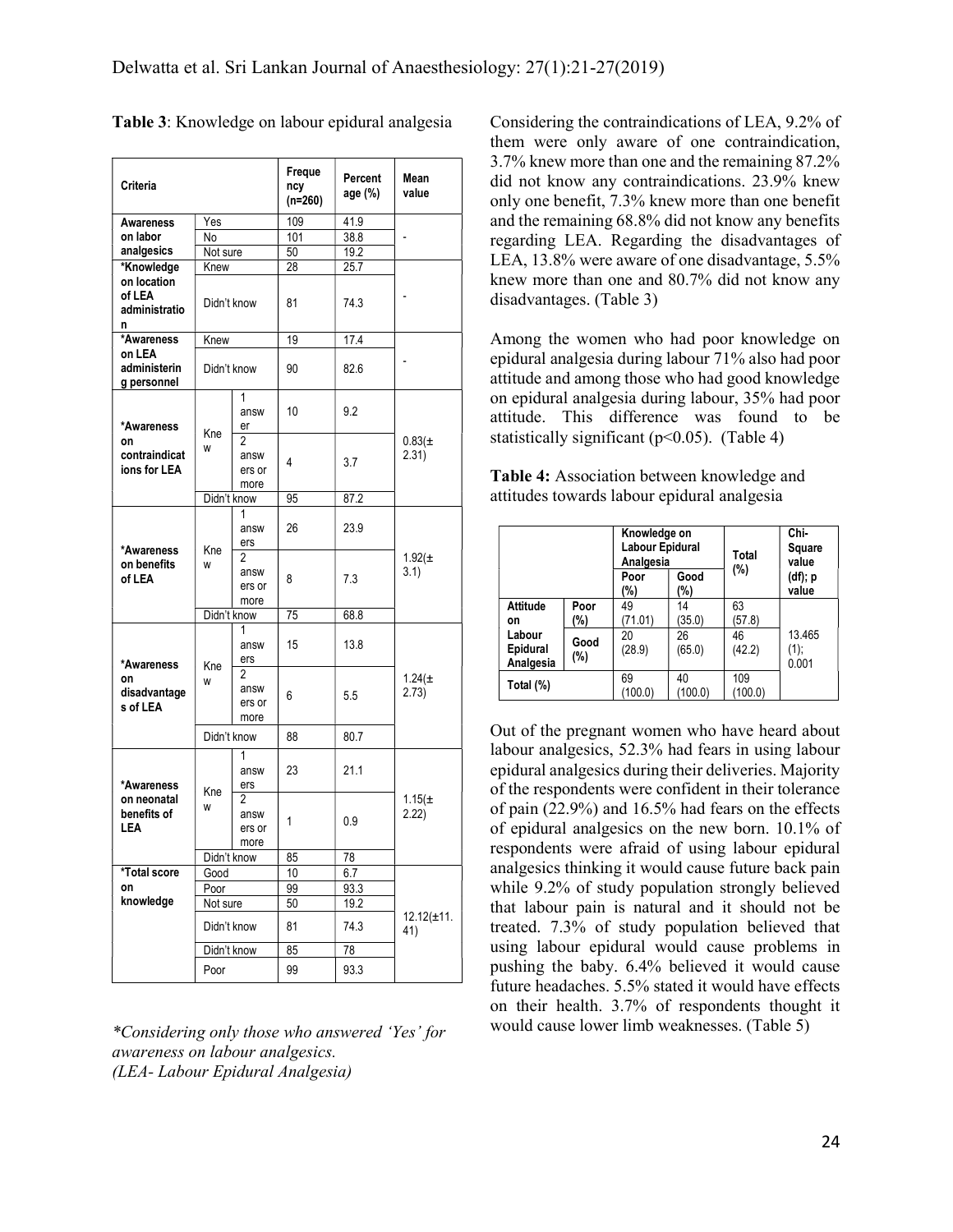| Criteria                                  |          | Frequency<br>$(n=109)$ * | Percentag<br>e (%) |
|-------------------------------------------|----------|--------------------------|--------------------|
| <b>Fears regarding LEA</b>                | Yes      | 57                       | 52.3               |
|                                           | No       | 11                       | 10.1               |
|                                           | Not sure | 41                       | 37.6               |
|                                           | Yes      | 23                       | 21.1               |
| Preference for LEA in<br>current delivery | No       | 16                       | 14.7               |
|                                           | Not sure | 70                       | 64.2               |
| Awareness on whether                      | Yes      | 20                       | 18.3               |
| LEA is offered in their                   | No       | 54                       | 49.5               |
| hospital                                  | Not sure | 35                       | 32.1               |
| If they would specifically                | Yes      | 31                       | 28.4               |
| request for LEA if it was                 | No       | 21                       | 19.3               |
| available                                 | Not sure | 57                       | 52.3               |
| If they are willing to bear               | Yes      | 26                       | 23.9               |
| the expense of LEA                        | No       | 24                       | 22.0               |
|                                           | Not sure | 59                       | 54.1               |
| If they would like to learn               | Yes      | 90                       | 826                |
| more about LEA                            | No       | 8                        | 7.3                |
|                                           | Not sure | 11                       | 10.1               |
| If they would recommend                   | Yes      | 23                       | 21.1               |
| LEA to family & friends                   | No       | 11                       | 10.1               |
|                                           | Not sure | 75                       | 68.8               |
| If they would encourage                   | Yes      | 62                       | 56.9               |
| family or friends to learn                | No       | 8                        | 7.3                |
| about LEA                                 | Not sure | 39                       | 35.8               |
| Total score on attitude                   | Good     | 46                       | 42.2               |
|                                           | Poor     | 63                       | 57.8               |

Table 5: Attitudes towards labour epidural analgesia

Table 6: Association between knowledge and attitudes towards Labour Epidural Analgesia and socio- demographic criteria

|                                                |          |    |      | Religion                         |
|------------------------------------------------|----------|----|------|----------------------------------|
| request for LEA if it was                      | No       | 21 | 19.3 | <b>Buddhist</b>                  |
| available                                      | Not sure | 57 | 52.3 | Catholic                         |
| If they are willing to bear                    | Yes      | 26 | 23.9 | Hindu                            |
| the expense of LEA                             | No       | 24 | 22.0 | Islamic                          |
|                                                | Not sure | 59 | 54.1 | Other                            |
| If they would like to learn                    | Yes      | 90 | 82.6 | Highest                          |
| more about LEA                                 | No       | 8  | 7.3  | educational                      |
|                                                | Not sure | 11 | 10.1 | qualification<br>No formal       |
| If they would recommend                        | Yes      | 23 | 21.1 | education                        |
| <b>LEA to family &amp; friends</b>             | No       | 11 | 10.1 | Up to ordinary                   |
|                                                | Not sure | 75 | 68.8 | level                            |
| If they would encourage                        | Yes      | 62 | 56.9 | Up to advanced                   |
| family or friends to learn                     | No       | 8  | 7.3  | levels                           |
| about LEA                                      | Not sure | 39 | 35.8 | Post graduate                    |
| Total score on attitude                        | Good     | 46 | 42.2 | Occupation                       |
|                                                | Poor     | 63 | 57.8 | Unemployed/Hous                  |
| *Considering only those who answered 'Yes' for |          |    |      | ewife                            |
| <i>awareness on labour analgesics.</i>         |          |    |      | Employed in the<br>medical field |
| (LEA-Labour Epidural Analgesia)                |          |    |      | Employed in other<br>fields      |
|                                                |          |    |      |                                  |

82.6% of respondents were keen on learning more about epidural analgesics. Even though 56.9% of pregnant women who have heard about labour analgesics stated that they would encourage others to learn further about LEA, 68.8 % weren't sure whether they would recommend it to their relatives and friends. (Table 5)

There were no statistically significant associations between knowledge or attitude and the criteria that were assessed including age, ethnicity, religion, highest educational qualification, occupation or monthly income. (Table 6)

| Criteria                                       | Knowledge<br>$(n=109)$ | <b>Attitudes</b><br>$(n=109)$ |            |                 |                |                |
|------------------------------------------------|------------------------|-------------------------------|------------|-----------------|----------------|----------------|
|                                                | Goo<br>d               | Poo<br>r                      | P<br>value | Goo<br>d        | Poo<br>r       | P<br>valu<br>е |
| Age (years)                                    |                        |                               |            |                 |                |                |
| 18-23                                          | 2                      | 15                            |            | 6               | 11             | 0.42           |
| 24-29                                          | 20                     | 29                            | 0.067      | 24              | 25             | 9              |
| $>= 30$                                        | 18                     | 25                            |            | 16              | 27             |                |
| Ethnicity                                      |                        |                               |            |                 |                |                |
| Sinhalese                                      | 28                     | 48                            |            | 31              | 45             |                |
| Tamil                                          | $\overline{6}$         | 13                            | 0.801      | 10              | $\overline{9}$ | 0.56<br>2      |
| Muslim                                         | $\overline{6}$         | 8                             |            | 5               | 9              |                |
| Religion                                       |                        |                               |            |                 |                |                |
| <b>Buddhist</b>                                | $\overline{22}$        | 42                            |            | 28              | 36             | 0.08<br>9      |
| Catholic                                       | 8                      | 8                             |            | 3               | 13             |                |
| Hindu                                          | $\overline{4}$         | 10                            | 0.631      | 9               | 5              |                |
| Islamic                                        | $\overline{6}$         | 8                             |            | 5               | 9              |                |
| Other                                          | Ō                      | 1                             |            | $\overline{1}$  | 0              |                |
| <b>Highest</b><br>educational<br>qualification |                        |                               |            |                 |                |                |
| No formal<br>education                         | $\overline{1}$         | $\overline{1}$                |            | 0               | $\overline{2}$ |                |
| Up to ordinary<br>level                        | $\overline{11}$        | 30                            | 0.250      | 16              | 25             | 0.50<br>0      |
| Up to advanced<br>levels                       | $\overline{25}$        | 30                            |            | 26              | 29             |                |
| Post graduate                                  | $\overline{3}$         | 8                             |            | $\overline{4}$  | $\overline{7}$ |                |
| Occupation                                     |                        |                               |            |                 |                |                |
| Unemployed/Hous<br>ewife                       | $\overline{21}$        | 47                            | 0.201      | $\overline{24}$ | 44             |                |
| Employed in the<br>medical field               | $\overline{2}$         | $\mathbf{1}$                  |            | $\overline{2}$  | 1              | 0.15<br>3      |
| Employed in other<br>fields                    | $\overline{17}$        | 21                            |            | $\overline{2}0$ | 18             |                |
| <b>Monthly Income</b>                          |                        |                               |            |                 |                |                |
| $<$ 50,000                                     | 23                     | 41                            |            | 23              | 41             |                |
| 50,000-100,000                                 | 11                     | 14                            | 0.614      | 12              | 13             | 0.25<br>7      |
| >100,000                                       | $\overline{6}$         | 14                            |            | 11              | 9              |                |

### **Discussion**

Majority of the respondents were from the urban areas of Sri Lanka and belonged to the low socioeconomic status. Even though most had secondary level education or beyond, the results of this study showed that only less than half of the pregnant women had previously heard of labour analgesia and of them, less than 20% were aware about labour epidural analgesia as an option. In comparison to the results obtained in several studies conducted in India and Pakistan which has a similar socio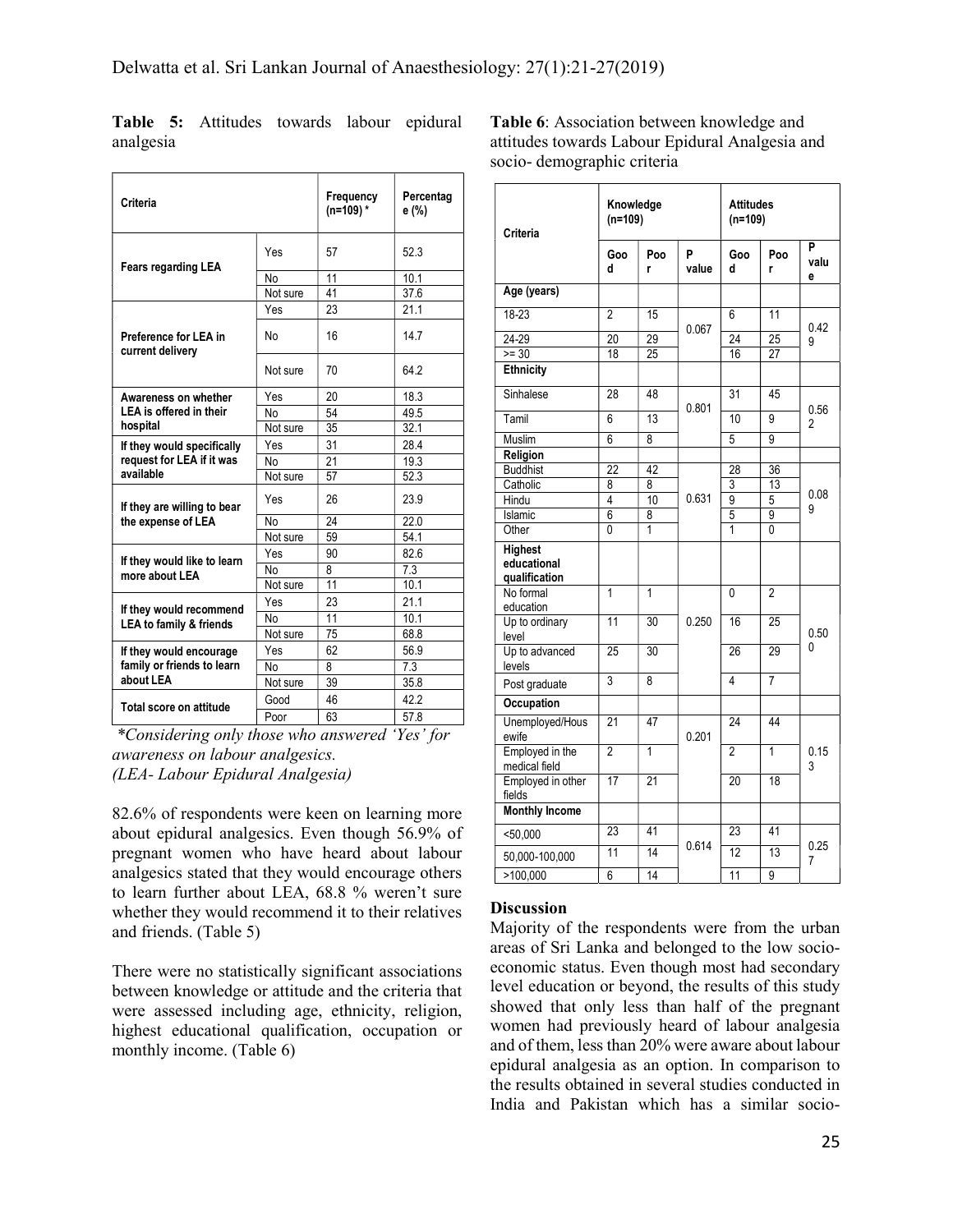economic status to Sri Lanka, the respondents of the study appeared to be equipped with a similar level of overall knowledge level on labour analgesia.14,15, 16

The medical and non-medical sources had contributed to the knowledge level in almost equal percentages in our study and the commonest source of information was a relative or a friend. This

 finding resembled the results of other studies conducted in Ireland and India.17 18 In contrast to the findings from South Africa which reported previous labour experience as a significant contributing factor, awareness was poor within this study population.<sup>19</sup>

Most of the pregnant women had experienced moderate to severe levels of pain during their previous normal deliveries but there was no significant association with the preference for an epidural during the current delivery. Despite their pain perception levels majority of mothers were neither keen on requesting for an epidural analgesic if it wasn't offered by the hospital nor pay for it at their own expense. Confidence in their ability to tolerate pain, harmful effects on the newborn's health and future back pains were among the reasons for rejecting it. A majority had been uncertain about the efficacy of labour epidural analgesia as revealed in a study from Saudi Arabia<sup>20</sup> but the lack of knowledge was the main reason in others.<sup>18, 19</sup>

In the Sri Lankan government hospitals setting pregnant women have the opportunity to request for a labour epidural and even though the mothers can request for an epidural in a non-governmental hospital the request rates are low; probably owing to their low levels of knowledge. More than half of the pregnant women from our study had a poor overall attitude but in comparison; India reported an almost 100% positive attitude.<sup>14</sup>

It is therefore recommended that the knowledge and attitudes on labour epidurals should be improved especially at the latter stages of the pregnancy, which would lead to patient's decision making for improved delivery and quality of labour care. Further it is recommended that the Ministry of Health and specifically the Family Health Bureau targets a health education session by the Public Health Midwives at the antenatal clinic on the

above. A cohort study would be justifiable to observe the pregnant women who had been provided this information and how the attitudes and practices are at the delivery point for women with knowledge on labour epidural analgesics.

# References

- 1. Jones L. Pain management for women in labour: an overview of systematic reviews. Journal of Evidence-Based Medicine. 2012;5:101-102. https://doi.org/10.1111/j.1756-5391.2012.01182.x PMid:23557475
- 2. Waldenstrom U, Bergman V, Vasell G. The complexity of labour pain: experience of 278 women. Journal of psychosomatic Obstetrics and Gynecology. 2009. Available from: http://www.tandfonline.com/doi/abs/10.3109/0167 4829609025686 [Accessed 18th May 2017]. (Abstract)
- 3. Iliadou M. Labour pain and pharmacological pain relief practice points. Health Science Journal. 2009;3(4): 197-201.
- 4. The American College of Obstetricians and Gynecologists - committee opinion. 687. Approaches to limit intervention during labour and birth. Washington: ACOG; 2017.
- 5. Simkin P, Bolding A. Updates on Nonpharmacologic approaches to relieve labour pain and prevent suffering. Journal of Midwifery and & Women's Health.2014;49(6). Available from: http://www.medscape.com/viewarticle/494120 [Accessed 19th May 2017]. https://doi.org/10.1016/j.jmwh.2004.07.007 PMid:15544978
- 6. Bajwa SK, Bajwa SJS, Singh K, Singh A. Painless labour: how far have we travelled? Sri Lanka Journal of Obstetrics and Gynecology. 2010;32(4):93-98. Available from: http://doi.org/10.4038/sljog.v32i4.3992 [Accessed 19th May 2017]. https://doi.org/10.4038/sljog.v32i4.3992

7. Okojie NQ, Isah EC. Perception of epidural analgesia for labour among pregnant women in a Nigerian tertiary hospital setting. Journal of the West African College of Surgeons. 2014;4(4):142- 162. Available from: https://www.ncbi.nlm.nih.gov/pmc/articles/PMC48 66730/ [Accessed 19th May 2017].

PMid:27182515 PMCid:PMC4866730 8. Leighton BL, Halpern SH. The effects of epidural analgesia on labor, maternal and neonatal outcomes: a systematic review. American Family Physician. 2002;186. Available from:

https://www.ncbi.nlm.nih.gov/books/NBK69501/?r eport=classic [Accessed 19th May 2017] (Abstract)